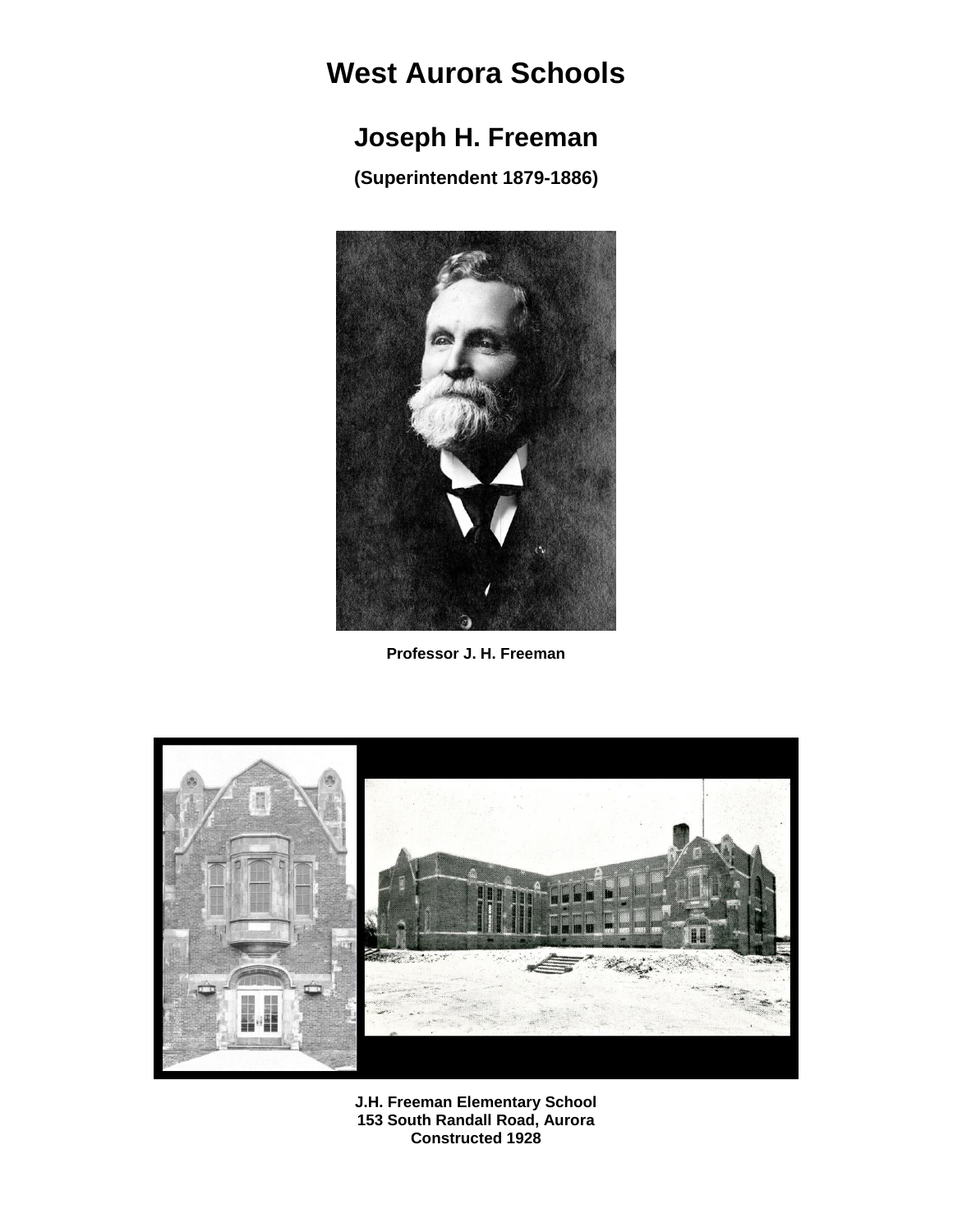

**Freeman (seated at right) speaks at 1898 event honoring men who fought in Spanish-American War.**

#### **GRACE FREEMAN.**

Graduate East Auctory Hominan,<br>
Student Wellesley College.<br>
University of Chicago, A. B.<br>
Graduate Student University of Chicago.<br>
Graduate Student Coumbia University.<br>
Graduate Student University of Wisconsin.<br>
Instructor Instructor in History, West Aurora High School.

"She opened her mouth with wisdom."



**Daughter Grace Freeman - West High School Teacher**



**Spring Lake Cemetery in Aurora**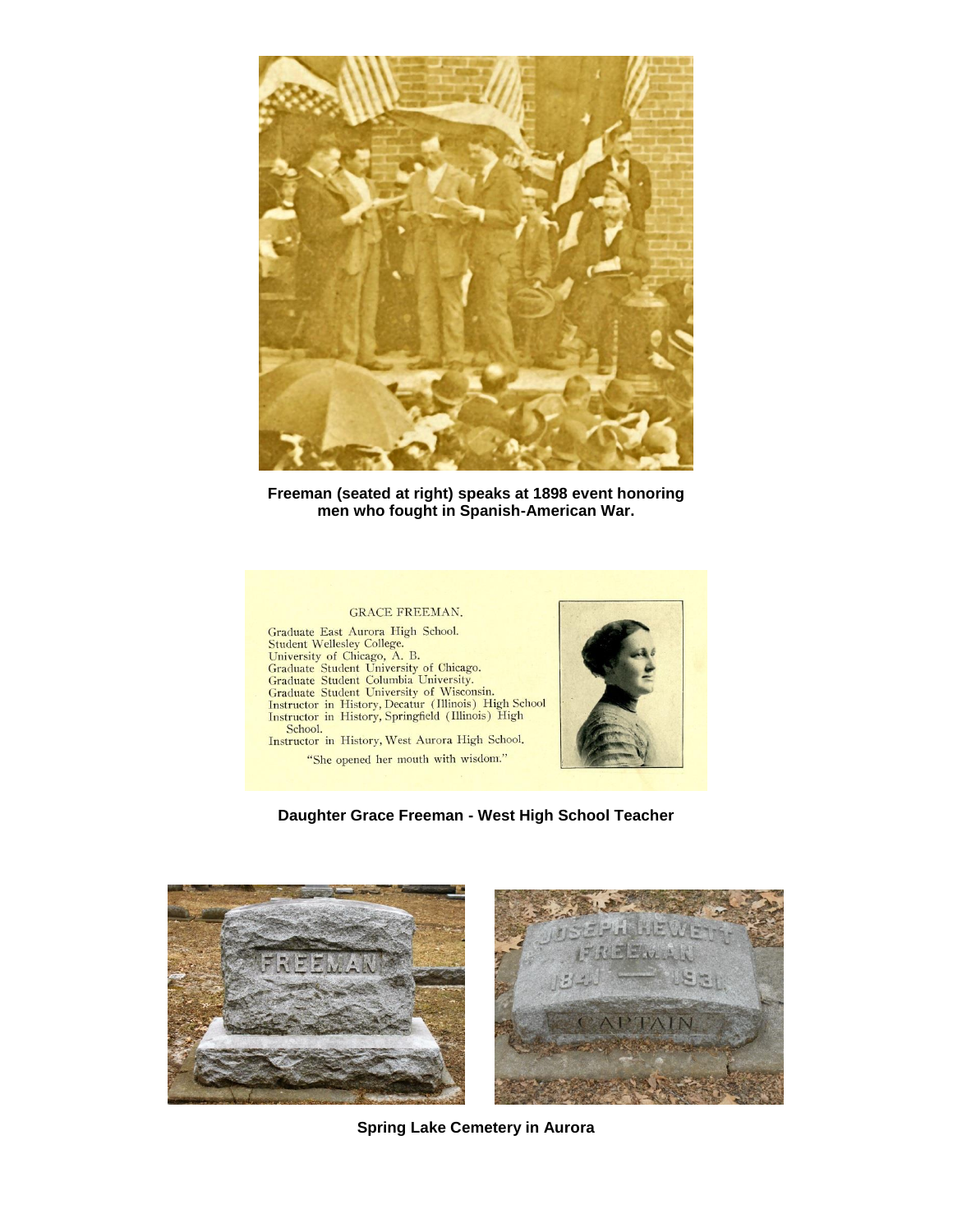## **Profile of Joseph H. Freeman**

## **Personal Life**

**Joseph H. Freeman (1841-1931) was born in Poland, Maine on May 13, 1841. In 1860, he entered Maine State Seminary (later known as Bates College). In 1862, he left school to enlist in the twenty-third Maine volunteer infantry and was appointed lieutenant. His regiment was assigned to picket duty and engaged in the defense of Washington.** 

**When his enlistment term expired, he reentered the seminary. In the winter of 1864-65, he reenlisted and was appointed captain of Company H, 14th Maine volunteer infantry, which he commanded until the close of the war. In 1866, he returned to college and received a master's degree.**

**As a Civil War veteran, Freeman was often referred to as Captain Freeman. He was a member of the Aurora G.A.R. (Grand Army of the Republic) Post No. 20 in Aurora for more than fifty years. He served as commander of the post thirteen times. In his later years, he was called upon to speak at numerous patriotic celebrations as he was considered a splendid orator.** 

**In a June 10, 1885 article in the Aurora Beacon-News, it was reported that Freeman delivered the oration at Shabbona on Decoration Day. "Professor Freeman had a pointed, logical discourse, which was well written and delivered in a splendid manner. Everyone spoke with praise of his oration and he can rest assured that his part of the program was received with perfect satisfaction."**

**Freeman and his wife Mary Aletta Freeman had one daughter, Grace Freeman, who taught for more than twenty years at West Aurora High School in the early 1900s. They also had three sons, Harry, Perley and J.E. "Ned" Freeman. J.E. Freeman preceded his father in death.**

**Mary Freeman was from Unity, Maine. She taught in Bangor, Maine at the time of her marriage. When her husband left Brady School to assume the position of superintendent for the Polo Schools, Mrs. Freeman became interim principal of Brady until a replacement could be found. She also was a matron at the State School for the Blind in Jacksonville when Mr. Freeman was superintendent at the school.** 

**Professor Freeman retired in 1907 after a long and illustrious career as a teacher and administrator. He and his wife returned to Aurora where they resided at 509 Fox Street.**

**In January 1929, Freeman was present at the dedication of the J.H. Freeman Elementary School, where he gave a brief talk. The newspaper**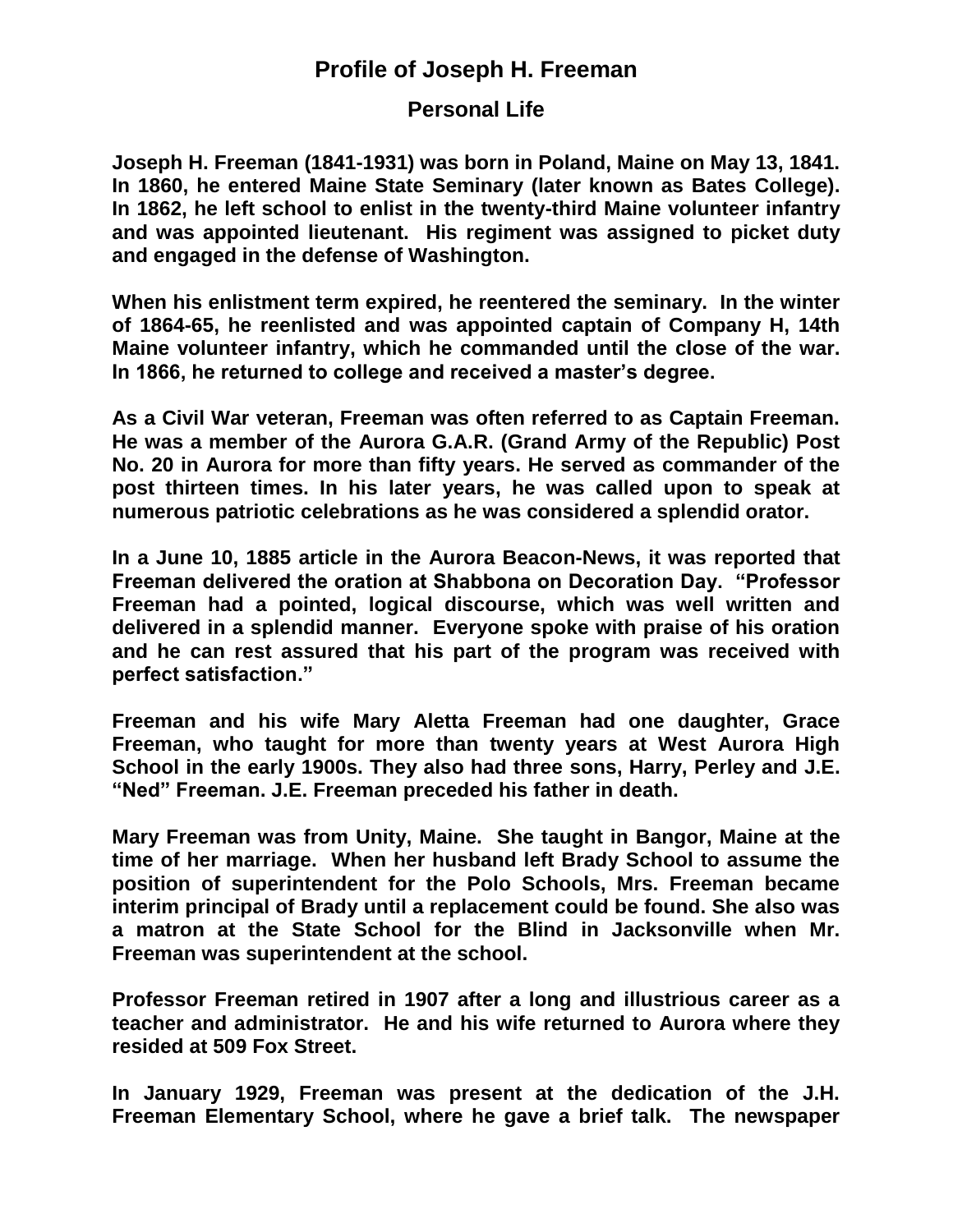**reported that more than three hundred people attended the event despite the fact that the temperature "hovered around zero."**

**Freeman died in 1931 at his home. He was ninety years old. His wife had died prior to his passing.**

**The Reverend I.S. Yeaworth, pastor of the First Presbyterian Church, officiated at Professor Freeman's funeral service, which was held at the Healy Chapel in Aurora. Reverend Yeaworth prefaced his eulogy with these words. "I shall be totally unable to say anything that will in any way enhance this life which has been lived so nobly in our midst."**

**Members of the G.A.R. also participated in the service "in a deeply impressive way." At the close, members placed on the casket a spray of fern (tribute of love), a rose (symbol of purity, devotion and sincerity) and a wreath of laurel (the award of the victor). "Taps were sounded from far away." Burial was in Spring Lake Cemetery.**

### **Professional Life**

**Freeman's professional life begins after he received his master's degree in 1866. That year, he came to Illinois and accepted a position as principal of schools at Leland. Three years later, he was appointed the first principal of the new Brady School on Aurora's east side.** 

**In 1870, he left Aurora to become superintendent of the Polo schools. He remained at Polo for four years.**

**He then went to Denver to become the first principal of the Denver High School. However, serious health issues forced him to return to Maine where he taught at a private school in Unity. After his health improved, he returned to Illinois and taught in Streator during the last months of 1875. He then returned to Polo where he taught until 1879.**

**That year, he served as president of the Illinois School Principal's Association and was called to Aurora to serve as superintendent of the West Side Schools.**

**While at West Aurora, Freeman brought dynamic leadership to the district. He believed a teacher's role was to create a desire for learning and to strengthen the judgment of children. During his tenure, the Old Stone School was destroyed by fire in June 1884. By January 1885, a new twostory brick building was completed on the site. It was named Oak Street School (later renamed for Mary A. Todd).**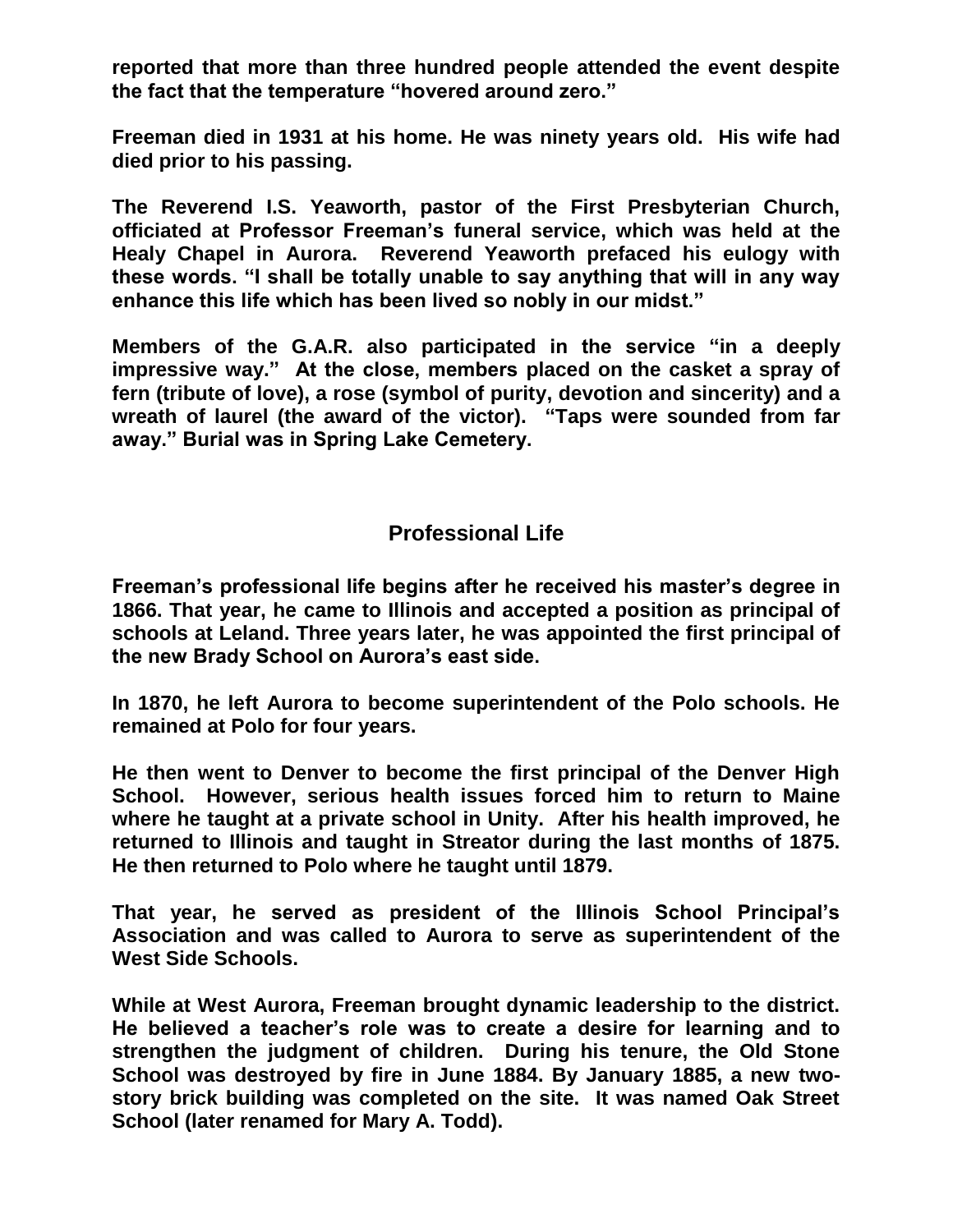**In 1886, Freeman was offered the position of deputy superintendent of schools for the State of Illinois. The West Aurora Board of Education was reluctant to release him from his contract due to his outstanding administration of the district. But, they eventually relented when local citizens sided with their superintendent.**

**In October 1887, the Aurora Beacon-News reported that "Freeman has disposed of his handsome residence at the corner of Galena and View Streets for \$4,500." He moved his family to Springfield in September 1887 where he was then working.**

**In 1889, he returned to Aurora to lead the East Aurora Schools as superintendent. He had the distinction of serving as superintendent of both the East and West Aurora Schools.**

**He then was called by the state superintendent of schools (Superintendent Inglis) to be his assistant. Upon the death of Mr. Inglis, Freeman assumed the office of superintendent.**

**In 1902, he resigned to succeed Frank H. Hall as the superintendent of the State School for the Blind in Jacksonville where he remained until 1907 when he retired and returned to Aurora.**

**Later that year, Mayor Finch appointed Freeman to serve on the board of directors of the Aurora Library. The Aurora Beacon-News commented as follows. "Mr. Freeman has returned to Aurora to spend the evening of life amid the scenes of his early labors, and all the people will rejoice to see him again in a position of usefulness and honor. Mayor Finch has done well and is entitled to high credit for a most worthy appointment."** 

**Sources for this profile: West Aurora Schools, Aurora Beacon-News and Frances Jean O'Brien's "A Study of Aurora Schools (1835-1935)." The 1898 photo of the patriotic event is courtesy of the Aurora Historical Society. Photos of the gravestones are courtesy of the Community Foundation. The West Aurora Buildings and Grounds Facilities Inventory Report recorded the date for the construction of the school as 1928. A January 10, 1927 article in the Aurora Beacon-News reported that the West Aurora School Board voted in January 1927 to name the school in honor of J.H. Freeman. A January 26, 1929 article in the Aurora Beacon-News reported that the J.H. Freeman School was dedicated on January 25, 1929. This profile, completed in 2016, is courtesy of the A+ Foundation for West Aurora Schools and the Community Foundation of the Fox River Valley.**